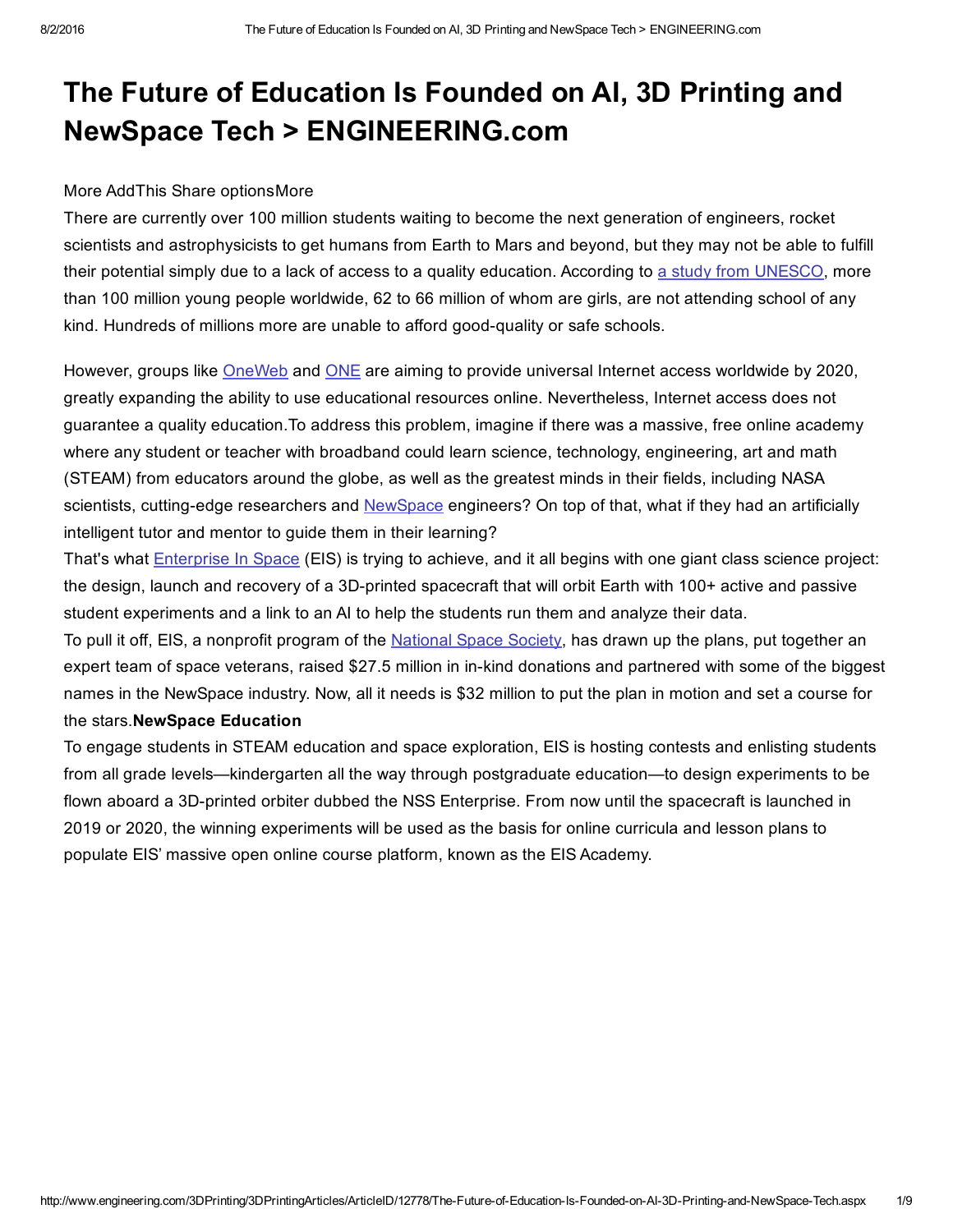Once launched, the NSS Enterprise will orbit our planet for up to one month, carrying not only the experiments, but also Ali, an advanced artificial intelligence that will manage the active experiments. Ali will also serve as the voice of the spacecraft, allowing student teams on Earth to engage with the AI platform using natural language. In fact, Ali will eventually act as a personal tutor to students from around the world.

The EIS Academy will be overseen by EIS Education Manager Lynne F. Zielinski, one of the most decorated space educators in the world, who has mentored students to fly experiments in space for

| Work with Value Spring<br>Technology (VST) to train<br>VST's patented AI for tutoring.                                                                                                                                                                   |
|----------------------------------------------------------------------------------------------------------------------------------------------------------------------------------------------------------------------------------------------------------|
| Design, build, launch, and<br>later retrieve a 3D-printed<br>spacecraft, the NSS Enterprise.                                                                                                                                                             |
| Host a series of international<br>competitions to engage<br>students K-postgrad to create<br>experiments installed aboard<br>the NSS Enterprise.                                                                                                         |
| Establish a massive open<br>online education platform, the<br>EIS Academy, to provide<br>courses, lessons, resources &<br>activities to educators &<br>students.                                                                                         |
| Utilize Ali as a tool for teachers<br>in their classrooms to help<br>students work in teams and<br>learn the scientific method to<br>design and build the<br>experiments for the NSS<br>Enterprise, and how to present<br>their ideas to the EIS judges. |
| Make Ali available in<br>perpetuity by NSS/EIS with the<br>ultimate goal to put a personal<br>tutor into the hand of every<br>student on Earth.                                                                                                          |

the past 26 years. In speaking with ENGINEERING.com, Zielinski said that the program will not only give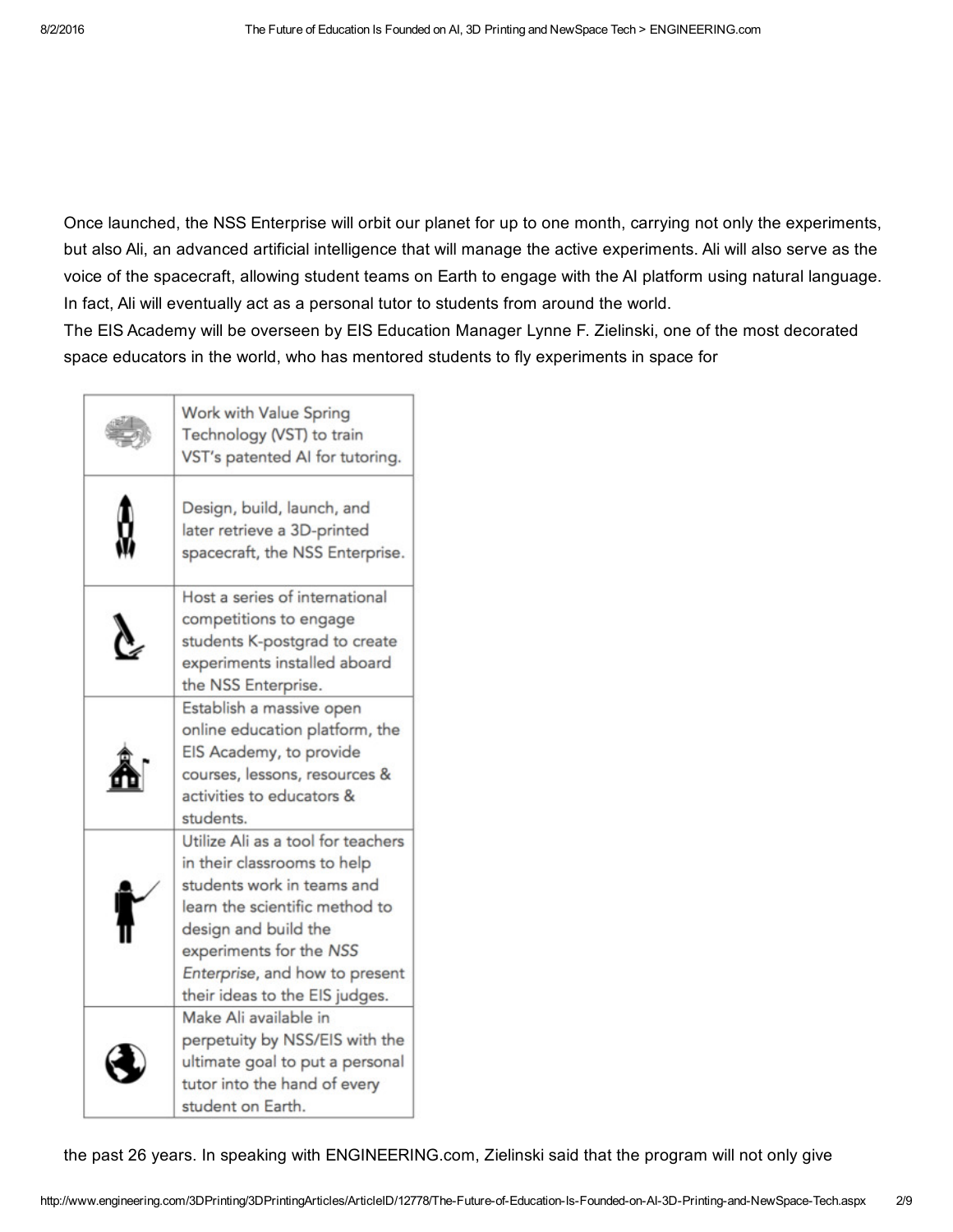students the tools to become engineers, but EIS will train teachers as well. "The whole wrap around here is twofold: engineering the over 100 student experiments to be sent into space and to tap into the processes necessary to create STEAM learners," Zielinski explained. "To do that, teachers need training so they can excite the students. A lot of teachers are not necessarily science, technology, engineering or math teachers, and these teachers tend to feel intimidated or shy away from teaching in these disciplines, like art, history or elementary school teachers. They really don't have an engineering background, so two of the things we want to do is show them that what they teach relates to the technical fields and give them some of the basic engineering knowledge needed to help their students design experiments to fly in space. In short, we want to give them confidence!"

She continued, "When we show them how easy it is—and it really is very easy if our engineering is done right they feel confident enough to teach their students how to design their experiments. That's the key and one of the things that makes us so different from other programs. When they're concentrating on STEM and not STEAM, they're only focusing on things that are scientifically significant or interesting. We're not. We're saying it can be very, very simple. It can include some artwork, some music, anything. We encourage people to be bold and step out of the perceived norm and their comfort zone."

## Higher Level Education

The EIS Academy will serve not only elementary, middle and high school learners, but also university, doctorate and postdoctoral students as well. EIS will host competitions seeking experiments dedicated to advancing the state of the art in 10 areas. The contest teams will utilize and submit proposals within the Enterprise Centers for Excellence (ECE), where expert researchers and cutting-edge businesses will curate an extensive database of knowledge related to exciting topics such as space-based additive manufacturing, space-based solar power, stem cell research and more.

Zielinski explained that the additive manufacturing, space solar power and orbital space debris mitigation and remediation ECEs are already well developed. Two competitions are nearly ready to launch and will see students at the university and postdoc level participating with established NewSpace businesses to pursue some very challenging scientific concepts.

In the case of the space solar power ECE, hosted in partnership with Ohio University, SPACE Canada and the Canadian Space Society, the winning team will actually send an experiment aboard the NSS Enterprise that will test the ability to generate solar power in space, such as collecting sunlight aboard the spacecraft and delivering power wirelessly to a freeflyer for its mission orbiting Earth.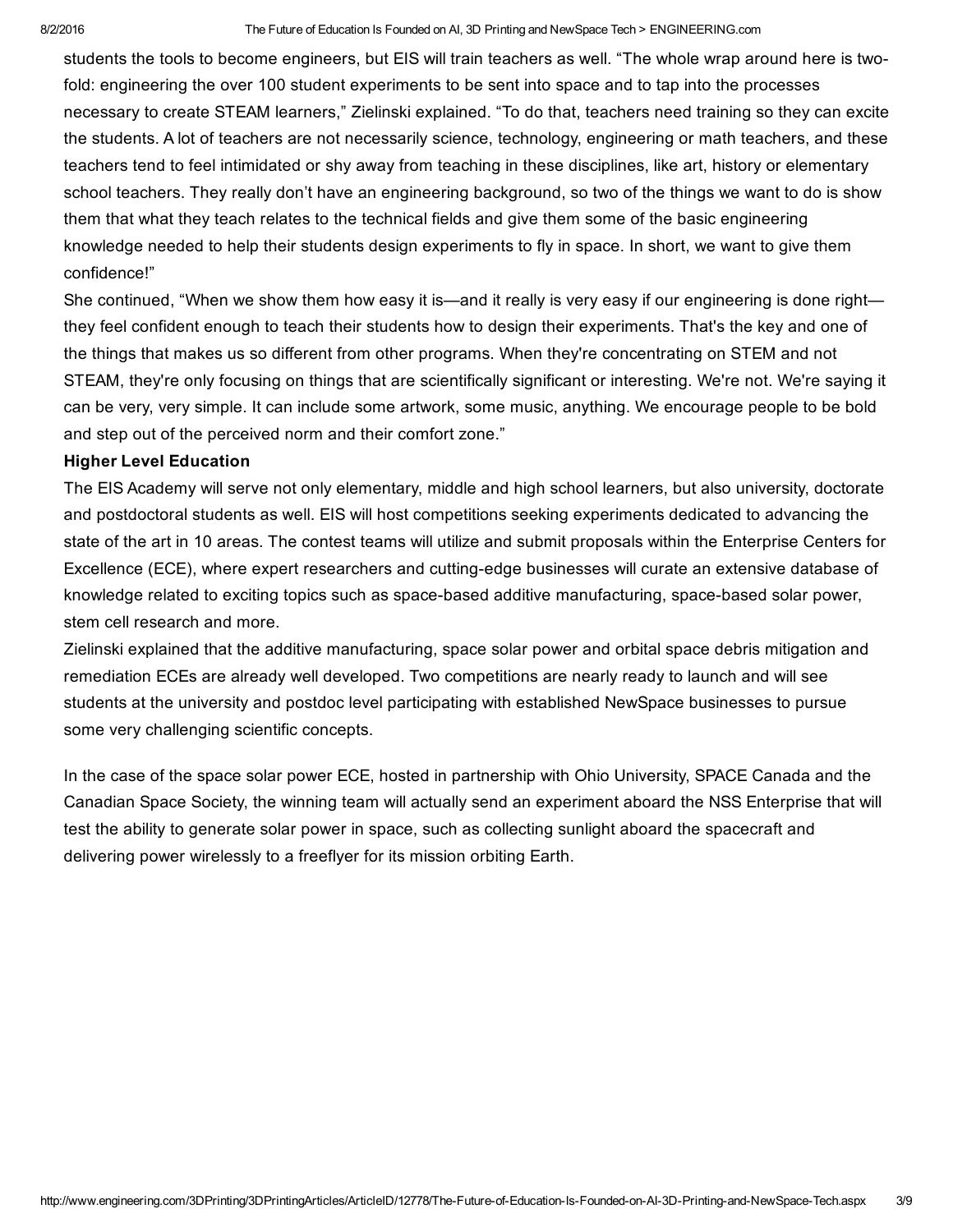

Eight of the projects that will serve as the basis for the Enterprise Centers for Excellence. (Image courtesy of EIS.)

In the case of the orbital space debris mitigation and remediation ECE, the team will work with Nicola Sarzi-Amadè and Global Aerospace Corporation to utilize the company's [Gossamer](http://www.gaerospace.com/aeroassist/gossamer-orbit-lowering-device-gold-for-low-risk-satellite-de-orbit/) Orbit Lowering Device to deorbit debris in space.Zielinski described an ECE as "a place where a wide variety of groups of people with the same interest and different disciplines can all come together and work together on that topic with the best information that we can get our hands on." Features of the ECEs include:

- A resource area populated with numerous papers that have all been vetted as the best resources associated with a given topic
- A cyber library ("Cybrary")
- An online journal that publishes juried and approved research and student papers
- An ephemeral board in which cross-curriculum visitors can present ideas related to the topic
- A question-and-answer area with access to STEAM mentor

#### Ali the Artificial Intelligence

While students will be able to monitor the progress of their experiments aboard the NSS Enterprise, the complete EIS Academy will be made open to the public, with students and teachers anywhere able to rely on Ali as a personal tutor and mentor.

In many school systems around the world, students have new teachers with every grade level. In turn, the knowledge, interests and learning style of a student will have to be picked up by new teachers year after year. Teaching coursework for different student learning styles is difficult. Ali, however, will be able to accompany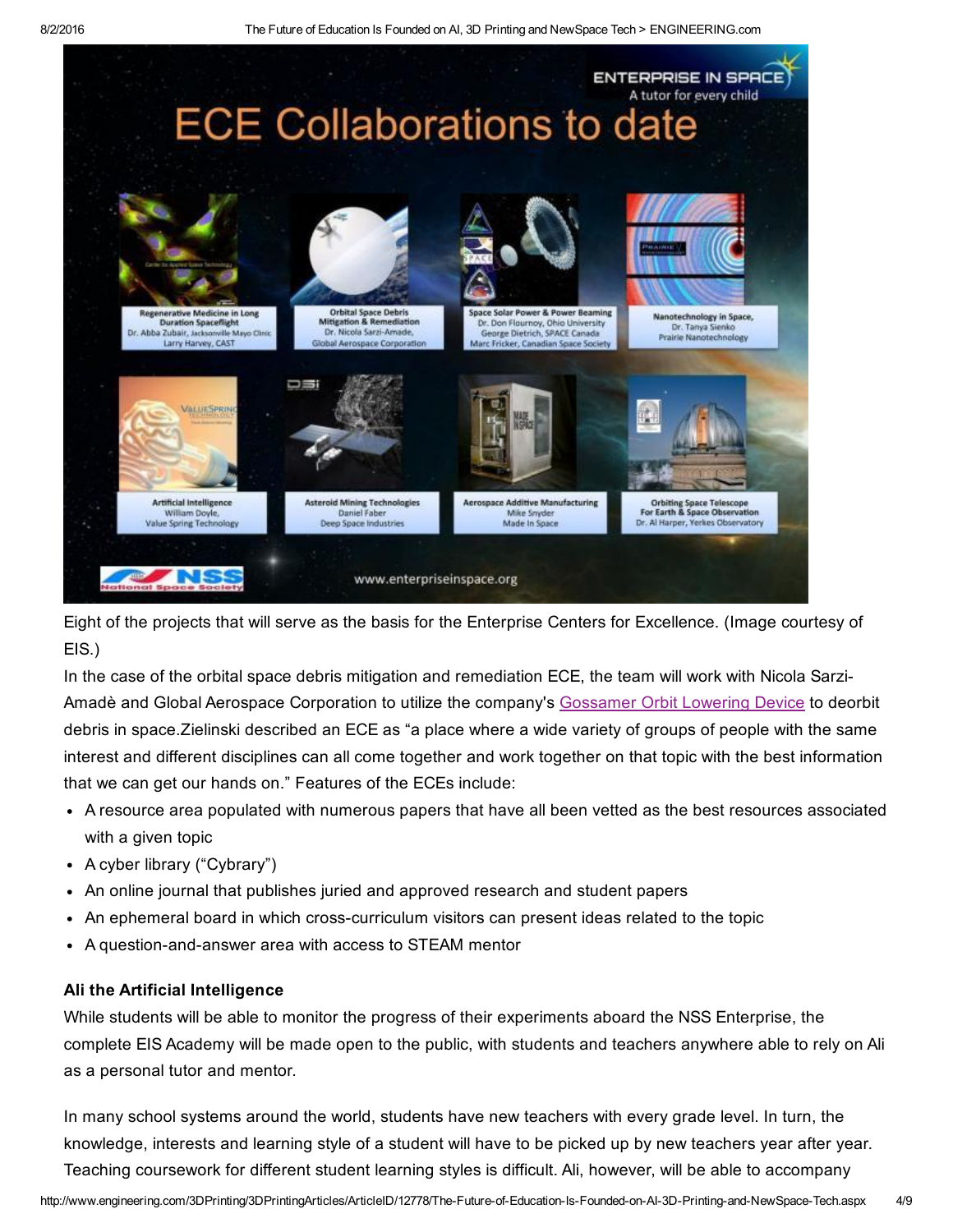every student as they grow and act as a tool for teachers to address the needs of their classroom more quickly.

At the same time, students will also be able to access Ali on their own time. That way, any topic that isn't addressed in class can be addressed by the AI. Additionally, Ali can direct the student to a teacher in the EIS Academy who can provide him or her additional topic information in greater depth.

Ali will be built by Value Spring [Technology](http://www.thevaluespring.com/) using the firm's enterpriseMind platform, an AI capable of deciphering and contextualizing natural human language similar to the way that the human mind works. Thus, students and teachers will be able to speak with Ali naturally. More importantly, Ali will be able to adapt to the student, learning his or her needs and modifying the teaching style as the student develops. In an upcoming article, Bill Doyle, one of the inventors of enterpriseMind, will provide greater detail about exactly how the technology works.3D Printing a Spacecraft

The design for the NSS Enterprise is no ordinary spacecraft. Chosen through a crowdsourcing campaign, the winning submission was from Stanley Von [Medvey](http://www.stanleyvonmedvey.com/). The design is meant to be inspired by science fiction, and once it goes into orbit, it will be the first spacecraft with the name "Enterprise" flown in space. The spacecraft's sci-fi geometry, however, is unlike any typical satellite or shuttle, opening up new manufacturing opportunities and engineering challenges.



The science fiction-inspired design for the NSS Enterprise was chosen through a crowdsourcing contest. (Image courtesy of EIS.)

Made In [Space](http://madeinspace.us/), famous for now installing two 3D [printers](http://www.engineering.com/3DPrinting/3DPrintingArticles/ArticleID/12114/First-Commercial-3D-Printer-Successfully-Installed-on-ISS.aspx) aboard the International Space Station, has been selected as the prime contractor for the construction of the NSS Enterprise*.* The company will leverage its expertise with additive manufacturing to 3D print the airframe of the spacecraft. To do so, Made In Space will use a modular approach, breaking the design down into individual, components before printing them and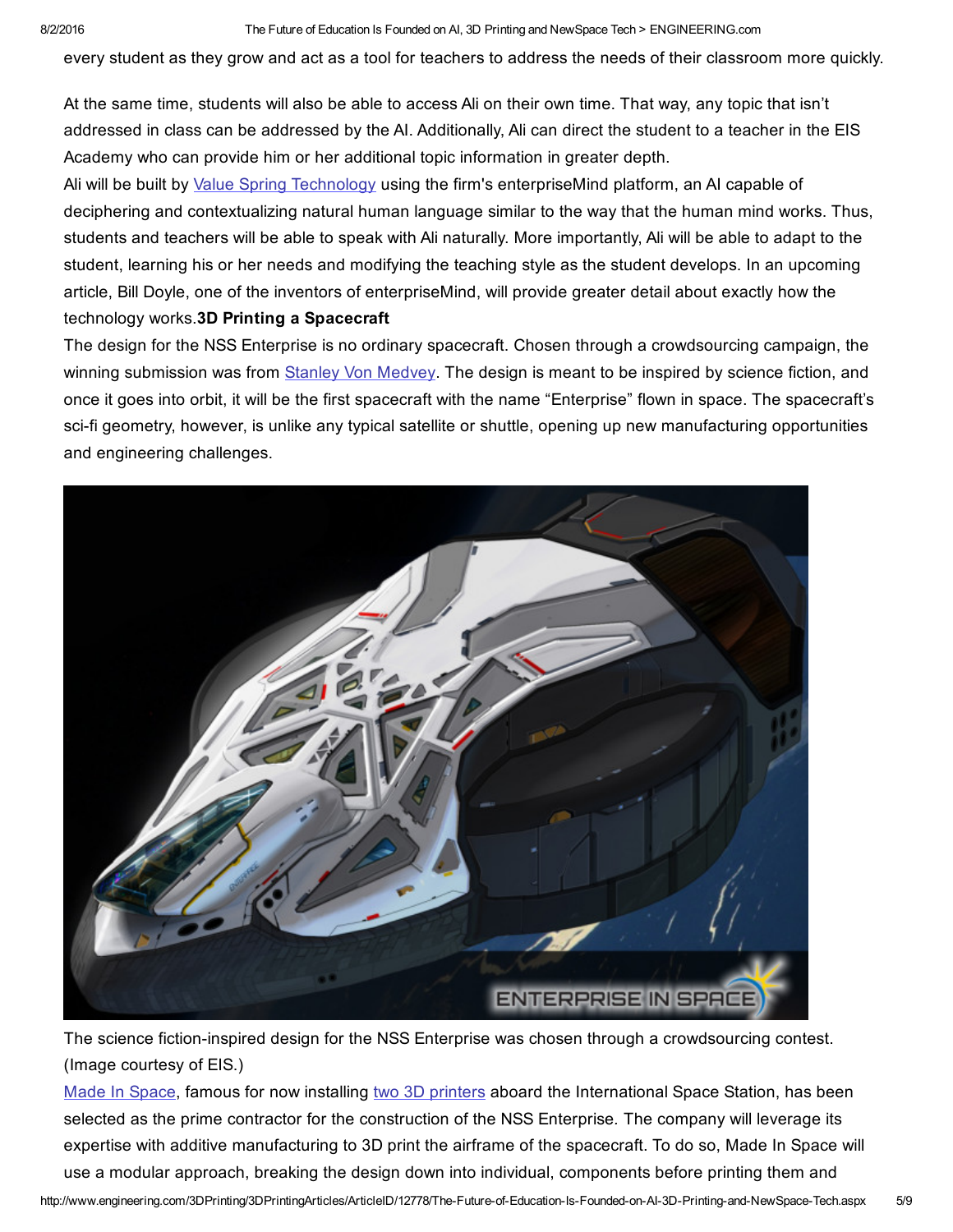assembling them into the complete NSS Enterprise.

This method will both allow the team to print the pieces of the spacecraft on a smaller 3D printer and give the EIS team the ability to configure payloads, including perishable experiments that will needed to be loaded into the NSS Enterprise just before launch.

"Remember the game Tetris?" Zielinskiasked. "That's kind of how I envision the experiment modules inside the NSS Enterprise. They're going to be different shapes and sizes, but they're all going to fit very nicely and neatly together. Depending on the experiments that are going inside of them, the modules should be 3D printed and screwed together. The educators need to work with the engineers."

The ability to 3D print a modular, satellite-style spacecraft will also act as a demonstrator for a new [technology](http://3dprintingindustry.com/news/62367-62367/) that Made In Space is developing for NASA, a process for 3D printing and assembling large-scale structures, like satellites, from the International Space Station. If Made In Space is able to 3D print the NSS Enterprise, which is estimated to measure 8 feet long and weigh 1,000 pounds, the firm may also be able to 3D print satellites aboard the International Space Station.

Made In Space Co-Founder and Chief Engineer Michael Snyder elaborated on how the EIS program relates to the activities of his firm, "Made In Space is currently exploring a number of methods for the microgravity additive manufacturing of structures that will ultimately be deployed in space from the ISS. While fabrication of the NSS Enterprise spacecraft will not take place aboard the ISS, the project will further demonstrate 3D printing as a viable method for manufacturing structures meant to survive the harsh environment of space."

#### Flying the Orbiter

To get the NSS Enterprise into low-Earth orbit (LEO), EIS is currently in talks with private space companies to determine if the orbiter can be carried as a secondary payload on a commercial launch vehicle. If so, the spacecraft will be deployed into LEO and coast in free drift for most of its journey, though cold gas thrusters or gyros will be used to orient the orbiter as onboard experiments dictate, say to pick up video of the Earth for a geography class.

"One of the biggest issues, I think, is reentry," explained Fred Becker, EIS chief engineer. Becker is a former NASA engineer who has worked on a dozen space missions, including the New Horizons Pluto mission. "A lot of that depends on the final design of the spacecraft, which is dependent on the type of launch vehicle we can get. We're still trying to decide if the spacecraft will have more of a capsule shape or a space plane shape and whether or not it will feature a protective clamshell."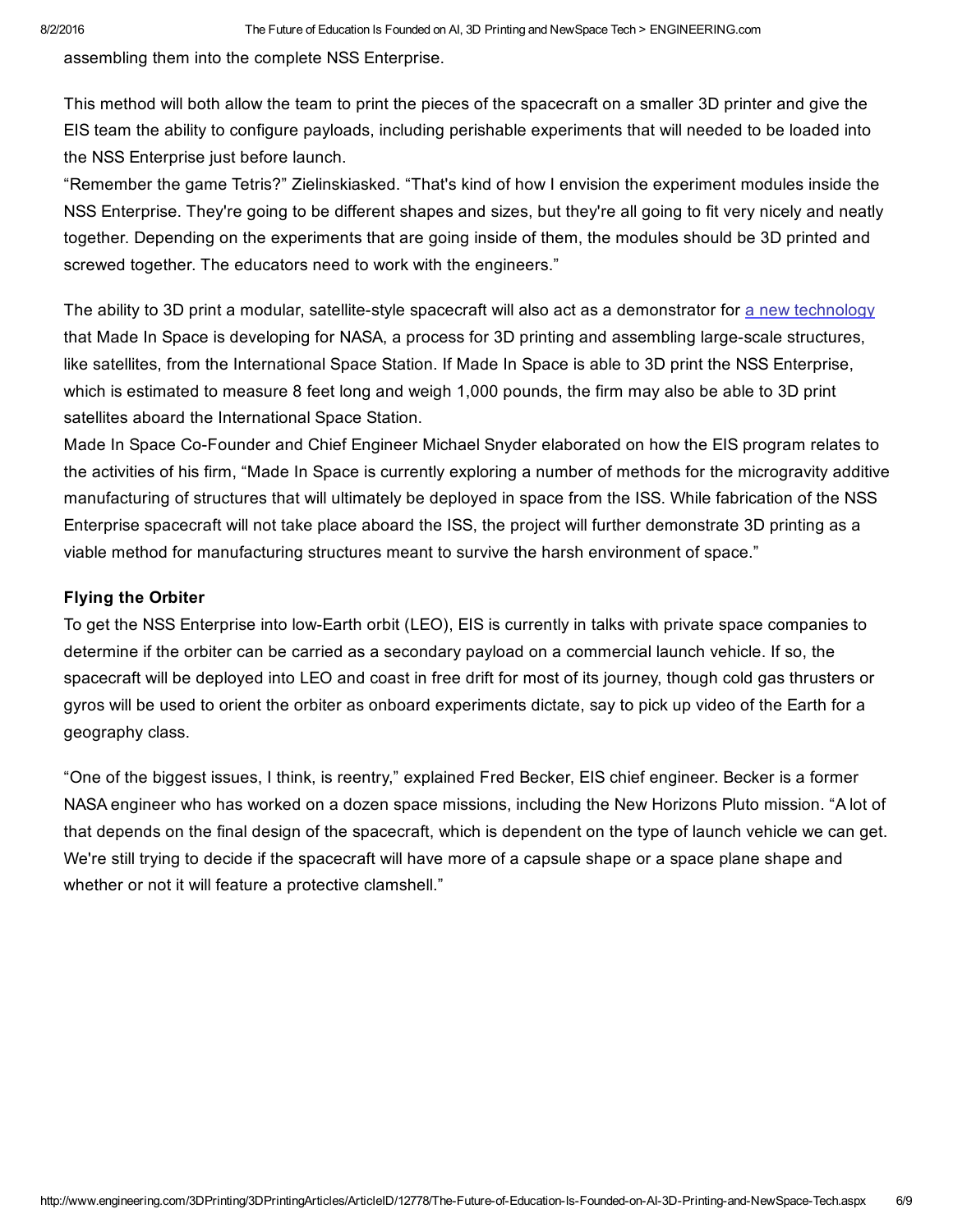8/2/2016 The Future of Education Is Founded on AI, 3D Printing and NewSpace Tech > ENGINEERING.com



A diagram depicting the mission of the NSS Enterprise. (Image courtesy of EIS.)

If EIS determines that the NSS Enterprise will more closely resemble a capsule, the physics of reentry are less complex. At a certain altitude, a parachute deploys and the capsule simply falls back to Earth. A spaceplane, on the other hand, would land more like the Space Shuttle, a longer, slower reentry with the spacecraft banking left and right before a parachute deploys and the NSS Enterprise coasts to its target on land.

For reentry, the spacecraft won't be controlled from the ground, but through onboard sensing and a predetermined programming. Of course, the EIS crew, which is still scouting their mission control outpost, will be able to take over manual control if necessary, but Becker said that he hopes to program the spacecraft to execute a reentry program after it has been in orbit after a certain amount of time, at which point a kick motor will redirect it towards Earth.

EIS is working with partner company Terminal Velocity [Aerospace,](http://terminalvelocityaero.com/) a subsidiary of satellite design company [SpaceWorks](http://www.sei.aero/) Enterprises, to develop the ablative coating or clamshell that will protect the spacecraft during reentry. SpaceWorks, too, is in on the project and has helped the EIS team to draw up the preliminary physics calculations for the design of the NSS Enterprise*.*Once EIS finds a launch provider and the \$32 million necessary to begin construction on the spacecraft, SpaceWorks will finalize the designs and hand them off to Made In Space and asteroid mining company Deep Space [Industries](https://deepspaceindustries.com/) to build the orbiter. **Funding NewSpace** Education

NSS Senior Vice President Bruce [Pittman](http://www.engineering.com/LinkClick.aspx?link=http%3a%2f%2fwww.nss.org%2fabout%2fbios%2fpittman.html&tabid=5923&portalid=0&mid=429) has watched the EIS program develop since it was adopted by the NSS early on. As the Chief System Engineer in the NASA [Space](http://www.engineering.com/LinkClick.aspx?link=http%3a%2f%2fwww.nasa.gov%2fames%2fpartnerships%2fspaceportal%2fteam&tabid=5923&portalid=0&mid=429) Portal Office and the Emerging Space Office at the NASAAmes Research Center in Silicon Valley, Pittman has worked on countless NASA projects and played a key role in the commercialization of space.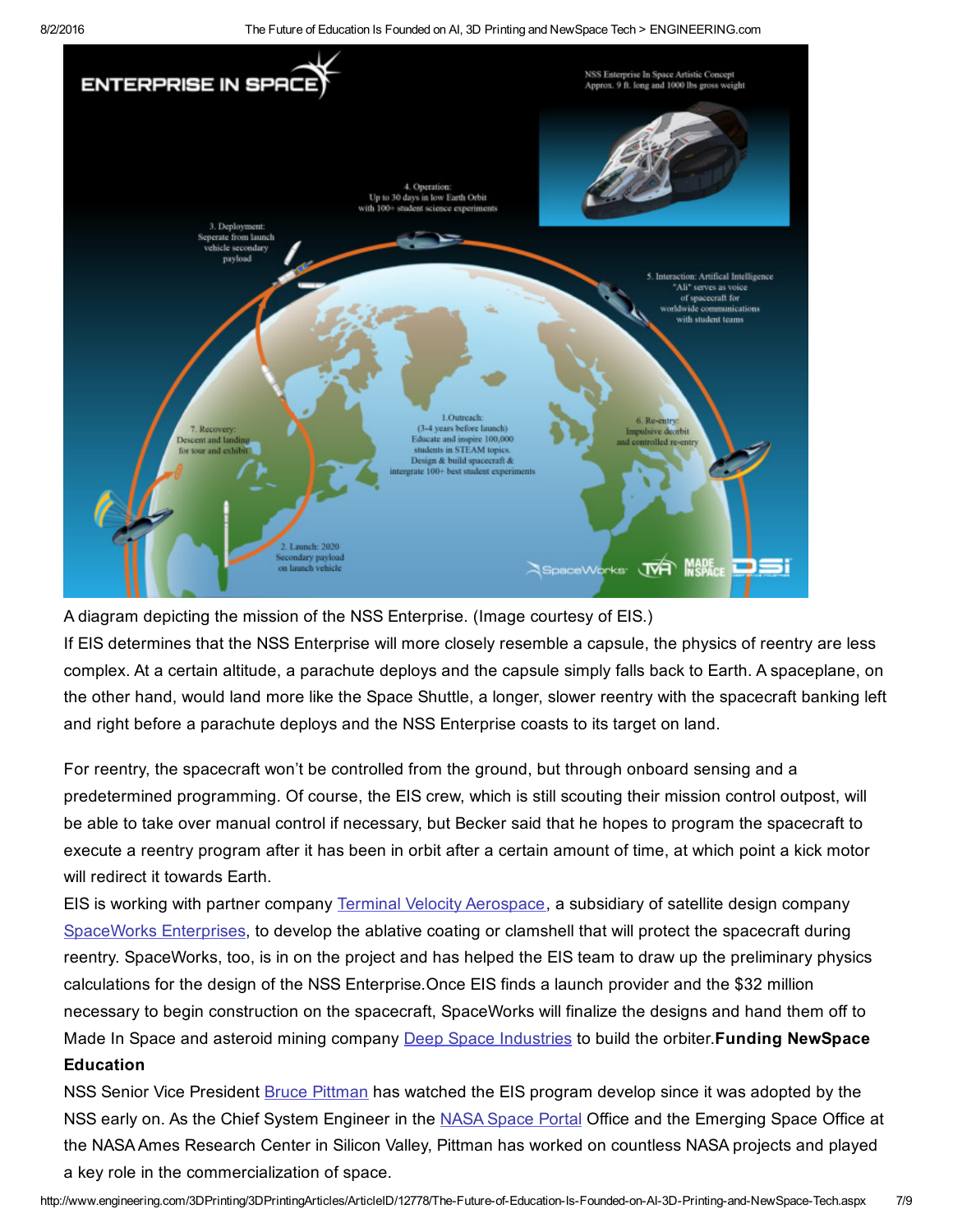#### 8/2/2016 The Future of Education Is Founded on AI, 3D Printing and NewSpace Tech > ENGINEERING.com

About EIS, Pittman said, "The Enterprise In Space program is an exciting opportunity to simultaneously advance cutting edge technologies, while getting students from around the world engaged in STEAM and space education. The National Space Society is proud to have EIS as our flagship spaceflight program and we look forward to the remarkable results that will flow from its successful completion."

Of course, to successfully complete its mission, EIS must obtain funding, which is a crucial variable in the ultimate design of the spacecraft, according to Alice Hoffman, EIS program manager. Hoffman has worked as project manager on such complex projects as the \$6.2 billion expansion of Chicago O'Hare airport and the Chicago Bears' \$660 million Soldier Field.

"What's different about this is that our project schedule and our engineering are based on the ability to afford it," Hoffman said. "Our project schedule and everything else is tied to receiving sufficient donations to go forward with certain aspects of the project. You always work backwards from the goals of the client, and our goal is to get kids interested in studying STEAM by showing them the future of what is possible in space and what sorts of jobs they might have in the NewSpace economy. That doesn't have to be an 8-foot ship. It could be a smaller ship. The bigger ship gives us the ability to fly more serious experiments, and we want to do that, but you have to be realistic about what you can afford."

The amount of funding the program can obtain, then, is factored into the ultimate design of the spacecraft, something that was taken into account when approaching SpaceWorks for guidance. "We had a couple of questions we wanted to ask SpaceWorks," Hoffman explained. "If we only leave the NSS Enterpriseup for a week or two, do we need solar panels or can we just use a battery to power the spacecraft and the payloads? They concluded that we would need solar panels—that the mass ratio would be better for sustaining an average 50 watts of load for the ship and the payload if we had solar panels, even for a one- or two-week mission."

She continued, "The second question we asked was what would be the total mass of the NSS Enterpriseto support various payload masses. We were shooting for 300 pounds of payload, and on its preliminary estimate, SpaceWorks suggested that it would be about 1,100 pounds."

This is where the funding comes into play: "But the answer is a curve showing mass versus payload. So, if we were to get a free launch on a vehicle that couldn't take a spacecraft as big as the one we're talking about or we couldn't afford the entire project, we could scale it down and take only 200 pounds of payload, which would result in an overall smaller mass spacecraft."

Of course, the goal is to realize the full potential of the NSS Enterprise, making it large enough to include the university-level experiments. To do so, EIS is in fundraising mode. The group is looking to obtain \$20 donations from individuals, earning them virtual crew memberships on the spacecraft, as well as large donations from charitable organizations and corporations.

While \$20 will get your name flown on a chip stored on the NSS Enterprise, \$30 million will give you naming rights to the NSS Enterprise (Sponsored by You) and \$10 million will allow you to name the artificial intelligence or choose her voice or visage. More importantly, what better way to demonstrate a commitment to education that will be a game changer than by funding the foundation of NewSpace education? Recommended For You